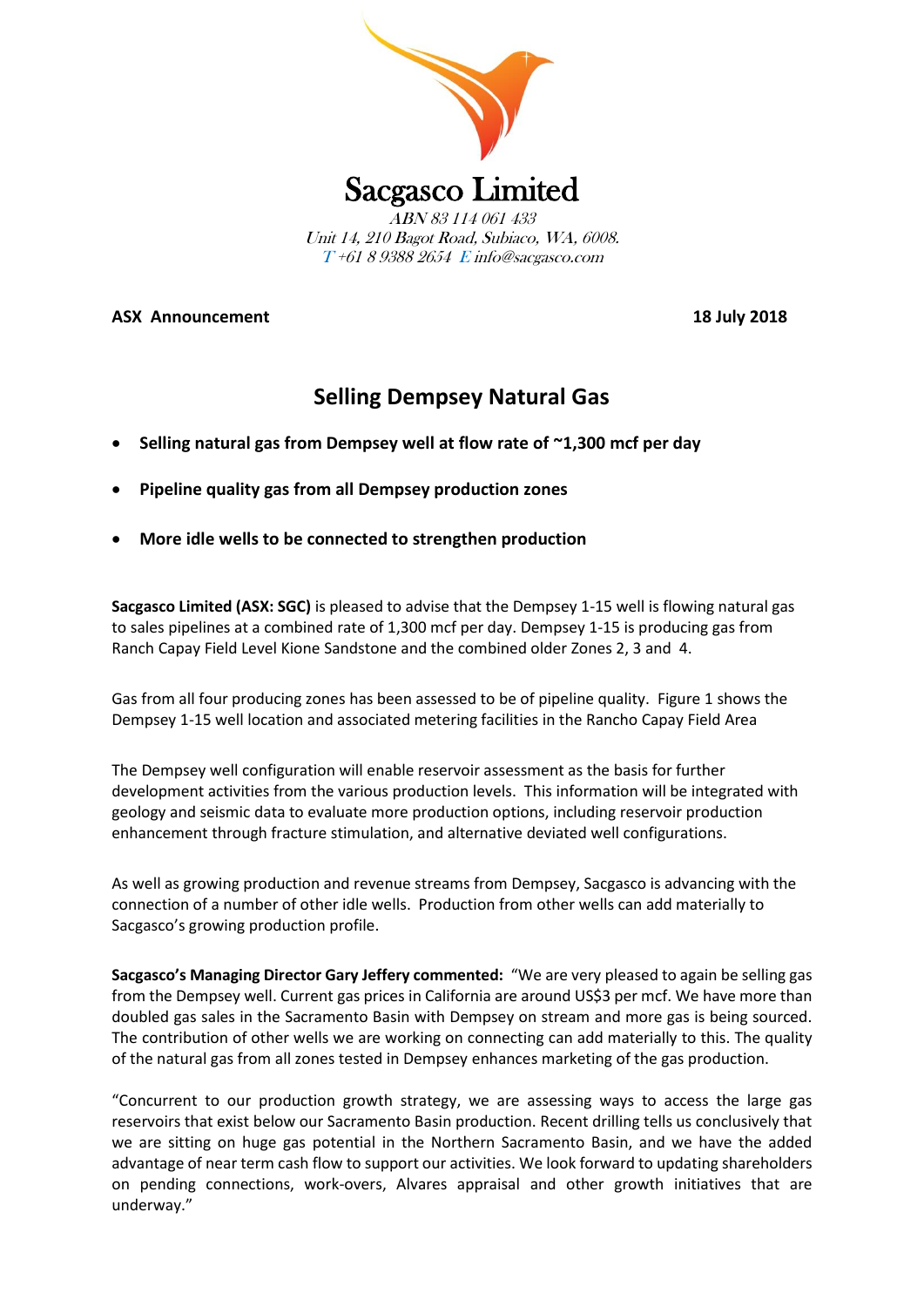

**Fig 1: Dempsey Well and Associated Sales Facilities**

### **Working Interests (WI) in the Dempsey Gas Project:**

| Sacgasco Limited (ASX: SGC) (Operator)   | 50% |
|------------------------------------------|-----|
| Empyrean Energy PLC (LON: EME)           | 30% |
| Pancontinental Oil and Gas NL (ASX: PCL) | 10% |
| Xstate Resources Limited (ASX: XST)      | 10% |

## **For and on behalf of the Board of Sacgasco Limited**

**Gary Jeffery Ben Jarvis Ben Jarvis** 

**Managing Director Six Degrees Investor Relations +61 8 9388 2654 +61 (0) 413 150 448**

#### **About Sacgasco Limited (ASX: SGC)**

Sacgasco Limited (ASX: SGC) is an Australian-based energy company focused on conventional gas exploration and production in the Sacramento Basin, onshore California. Sacgasco has an extensive portfolio of natural gas producing wells and prospects at both exploration and appraisal stages, including multi-Tcf opportunities. The Company is targeting gas supply to the local Californian gas market and burgeoning LNG market in North America. Sacgasco is of the view that the gas prospects in California have the potential to supply both the domestic Californian gas market and export LNG markets.

#### *[www.sacgasco.com](http://www.sacgasco.com/)*

*Twitter: @SacGasCo*